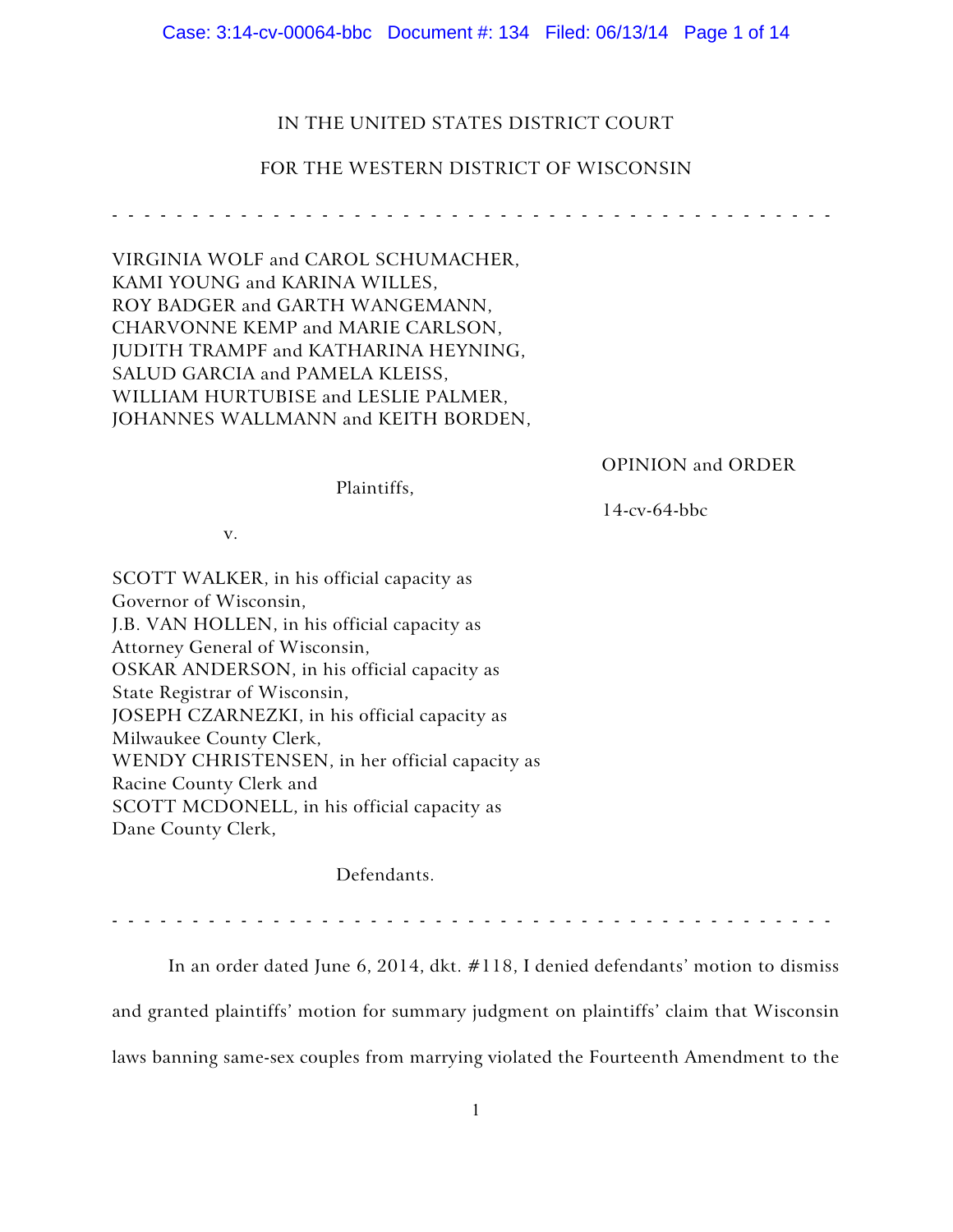# Case: 3:14-cv-00064-bbc Document #: 134 Filed: 06/13/14 Page 2 of 14

United States Constitution. However, I did not resolve plaintiffs' request for injunctive relief or defendants' request to stay the injunction because plaintiffs had not proposed an injunction that complied with the specificity requirement in Fed. R. Civ. P. 65(d). Accordingly, I gave both sides an opportunity to file supplemental materials regarding the content of the injunction.

In response to the court's request, plaintiffs submitted a seven-paragraph proposed

injunction:

1. Defendants Wendy Christensen, Joseph Czarnezki and Scott McDonell, in their official capacities, and their officers, agents, servants, employees and attorneys, and all those acting in concert with them, are permanently enjoined from enforcing art. XIII, § 13 of the Wisconsin Constitution and any Wisconsin statutory provisions limiting marriage to different-sex couples, including those in Wis. Stat. ch. 765, so as to deny same-sex couples the same rights to marry that are provided to different-sex couples.

2. Defendants Wendy Christensen, Joseph Czarnezki and Scott McDonell, in their official capacities, and their officers, agents, servants, employees and attorneys, and all those acting in concert with them are permanently enjoined to issue marriage licenses to couples who, but for their sex, satisfy all the requirements to marry under Wisconsin law.

3. Defendant Oskar Anderson, in his official capacity, and his officers, agents, servants, employees and attorneys, and all those acting in concert with them, are permanently enjoined from enforcing art. XIII, § 13 of the Wisconsin Constitution and any Wisconsin statutory provisions limiting marriage to different-sex couples, including those in Wis. Stat. ch. 765, so as to deny same-sex couples the same rights to marry that are provided to different-sex couples.

4. Defendant Oskar Anderson, in his official capacity, and his officers, agents, servants, employees and attorneys, and all those acting in concert with them, are permanently enjoined to accept for registration, assign a date of acceptance, and index and preserve original marriage documents and original divorce reports for couples of the same sex on the same terms as for couples of different sexes under Wis. Stat. § 69.03(5).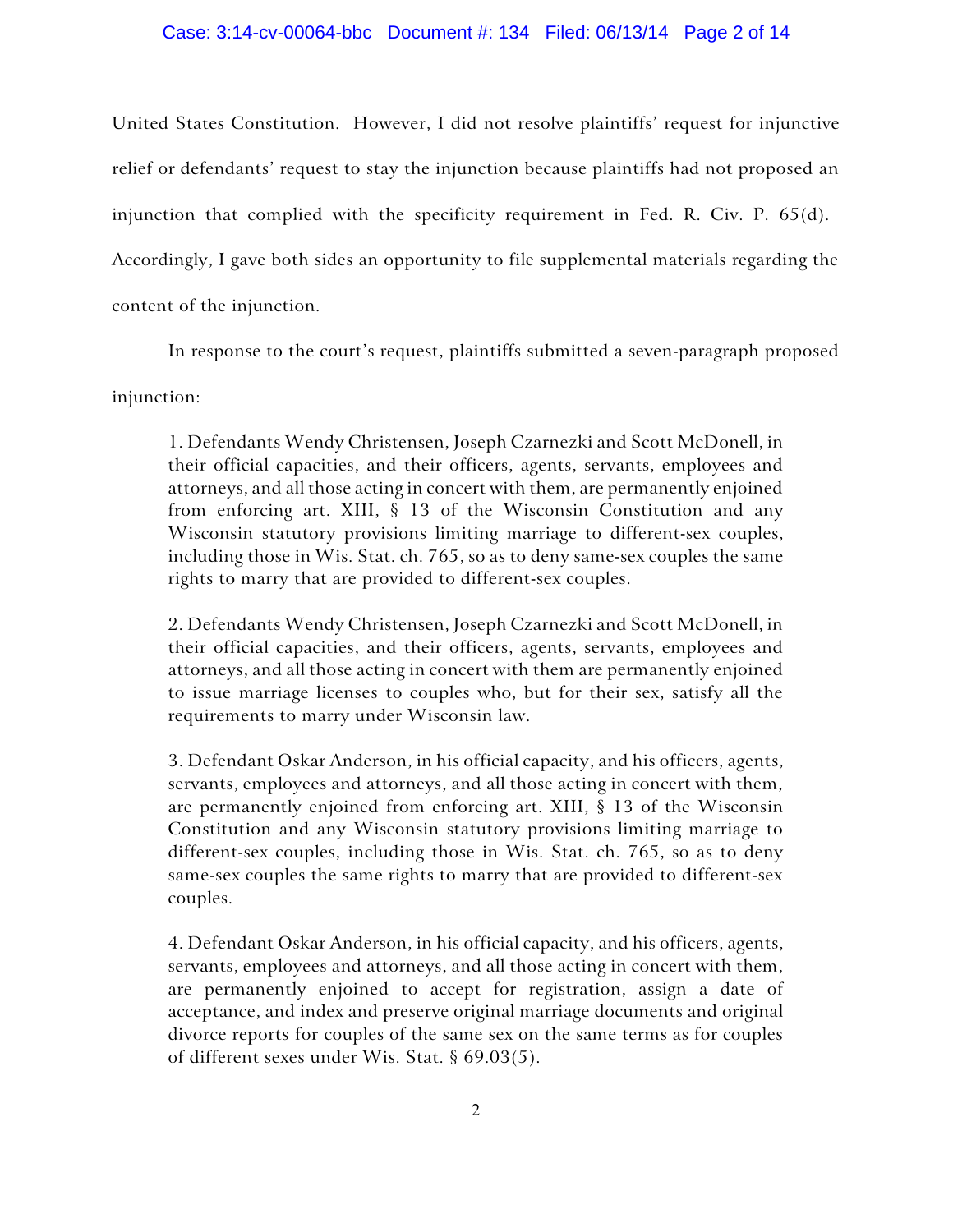5. Defendant Oskar Anderson, in his official capacity, and his officers, agents, servants, employees and attorneys, and all those acting in concert with them, are permanently enjoined to prescribe, furnish and distribute, under Wis. Stat. § 69.03(8), forms required for marriages under Wis. Stat. ch. 69 and Wis. Stat. § 765.20 that permit couples of the same sex to marry on the same terms as couples of different sexes.

6. Defendants Scott Walker and J.B. Van Hollen, in their official capacities, and their officers, agents, servants, employees and attorneys, and all those acting in concert with them, are permanently enjoined from enforcing art. XIII, § 13 of the Wisconsin Constitution and any Wisconsin statutory provisions limiting marriage to different-sex couples, including those in Wis. Stat. ch. 765, so as to deny same-sex couples the same rights to marry that are provided to different-sex couples or to deny same-sex couples lawfully married in Wisconsin or in other jurisdictions the same rights, protections, obligations and benefits of marriage under Wisconsin law that are provided to different-sex couples.

7. Defendant Scott Walker, in his official capacity, and his officers, agents, servants, employees and attorneys, and all those acting in concert with them, are permanently enjoined to use the full extent of their authority under art. V, § 4 of the Wisconsin Constitution to ensure that same-sex couples may marry and that same-sex couples lawfully married in Wisconsin or other jurisdictions are provided the same state law rights, protections, obligations and benefits of marriage that are provided to different sex couples; and to direct all department heads, independent agency heads, or other executive officers appointed by the Governor under Wis. Stat. ch. 15 and their officers, agents, servants, employees and attorneys, and all those acting in concert with them to ensure that same-sex couples may marry in Wisconsin and to provide to same-sex couples lawfully married in Wisconsin or other jurisdictions all the state law rights, protections, obligations and benefits of marriage that are provided to different-sex couples.

Dkt. #126-1.

After defendants objected to the proposed injunction on various grounds, dkt. #128,

plaintiffs submitted an amended proposed injunction, dkt. #132-1, in which they added a

new paragraph related to defendant Van Hollen:

Defendant J.B. Van Hollen, in his official capacity, and his officers, agents,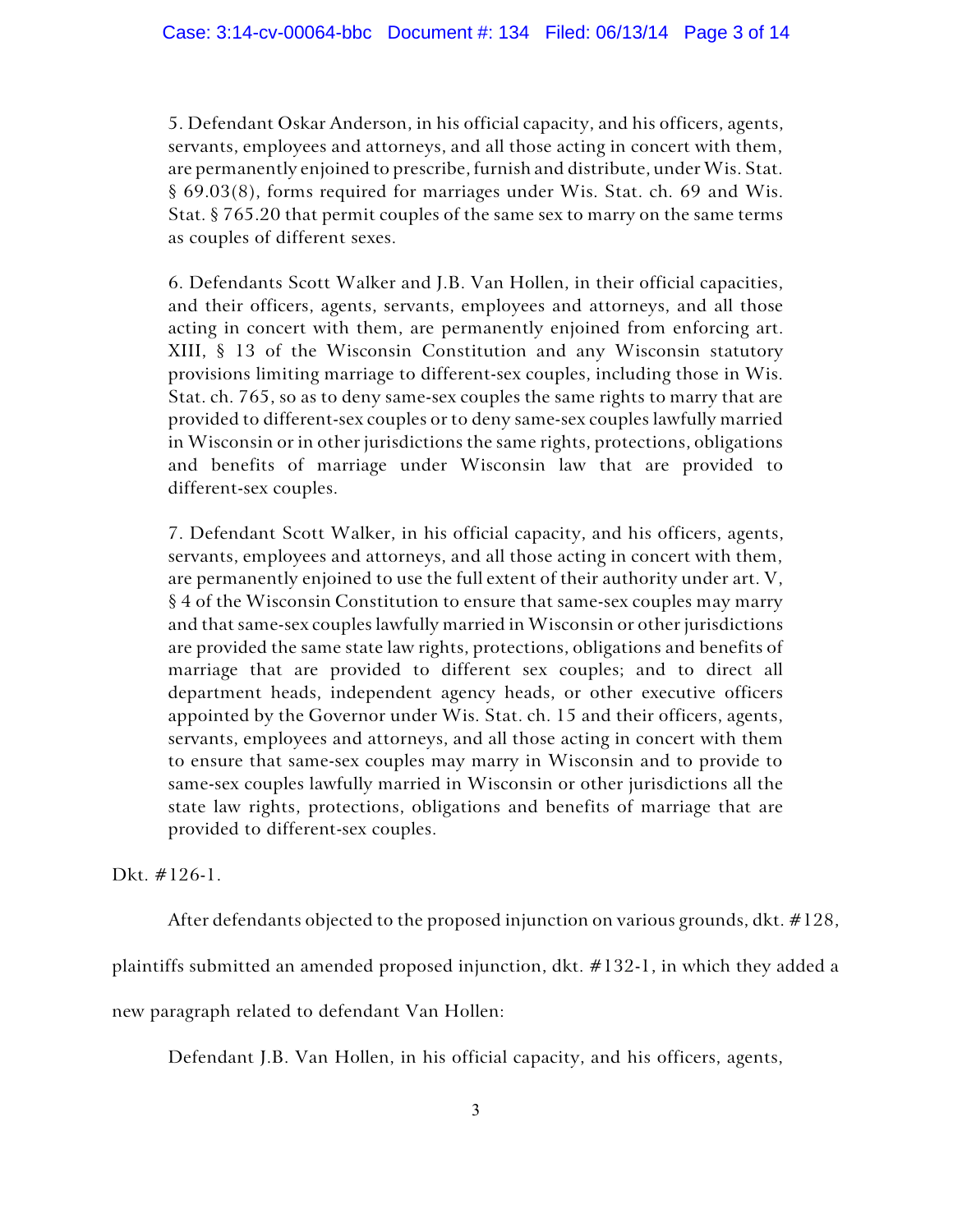servants, employees and attorneys, and all those acting in concert with them, are permanently enjoined from initiating any prosecution of a county clerk under Wis. Stat. § 765.30(2)(b) for issuing a marriage license to a same-sex couple, or any prosecution of an officiant under  $\S$  765.30(3)(a) for solemnizing a marriage by a same-sex couple.

In addition, plaintiffs have proposed new language with respect to defendant

Anderson that relates to birth certificates. In paragraph four, plaintiffs ask that Anderson

be required to:

accept for registration, assign a date of acceptance, and index and preserve original birth certificates, under Wis. Stat. § 69.03(5), for children born to same-sex couples who were married at the time of the child's birth so that both spouses are listed on the birth certificate as parents; and to accept for registration, assign a date of acceptance, and index and preserve any other vital records, under Wis. Stat.  $\S$  69.03(5), in which a spouse's name is recorded so that same-sex spouses are treated the same as different-sex spouses.

In paragraph five, plaintiffs ask that Anderson be required to:

prescribe, furnish and distribute, under Wis. Stat. § 69.03(8), forms required for birth certificates that permit married same-sex couples to designate both spouses as parents; and to prescribe, furnish and distribute, under Wis. Stat. § 69.03(8), forms required for any other vital records in which a spouse's name is recorded so that same-sex spouses are treated the same as different-sex spouses.

On June 13, 2014, a hearing was held to resolve disputes about the content of the injunction and to decide whether to stay the injunction when it issued. Plaintiffs appeared by John Knight, Gretchen Helfrich, Frank Dickerson and Jim Esseks. Defendants Walker, Van Hollen and Anderson appeared by Timothy Samuelson, Clayton Kawski and Daniel Lennington. Defendant McDonell appeared personally and by David Gault. Defendant Czarnezki appeared by Paul Bargren. Defendant Christensen appeared by Michael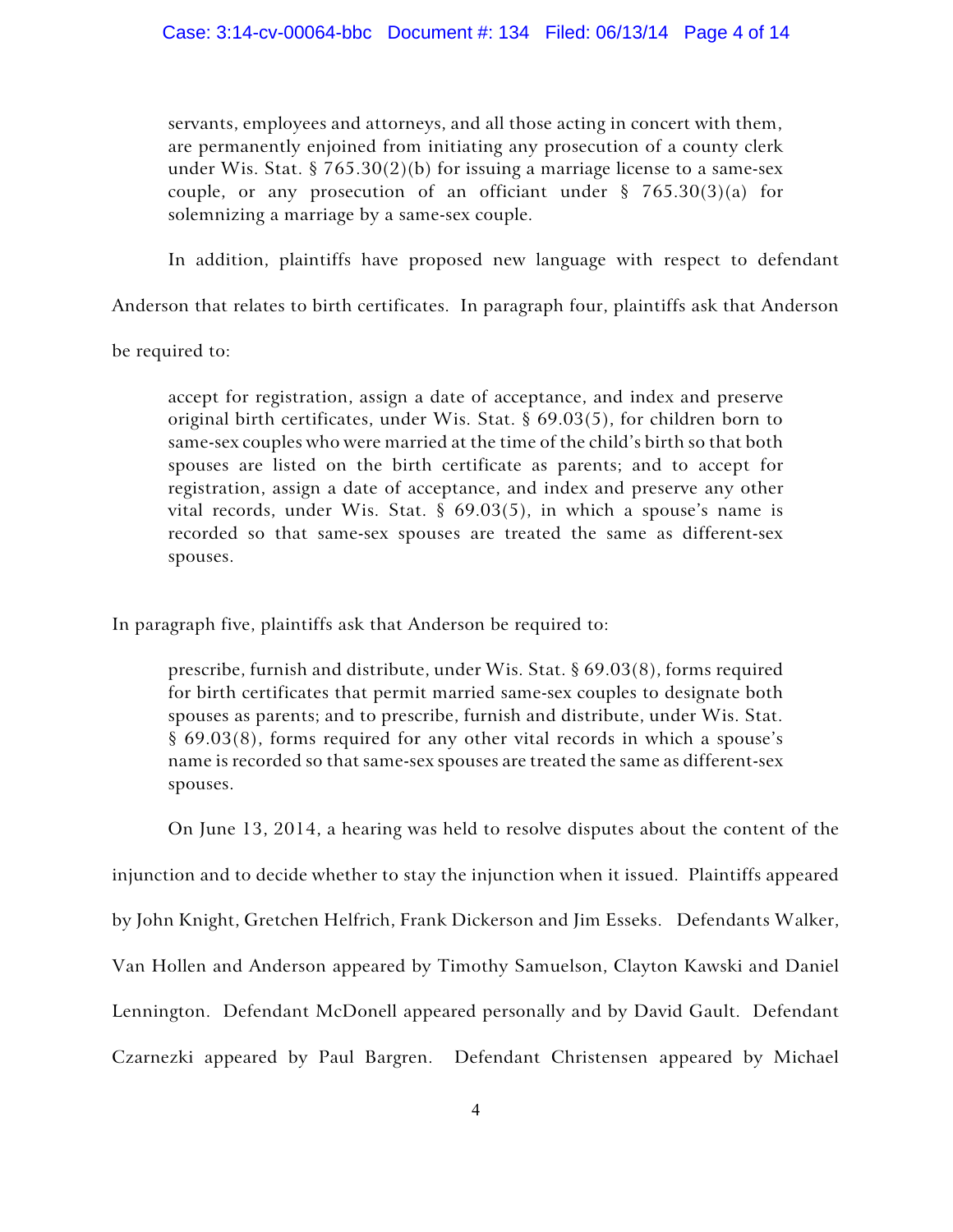Langsdorf.

After considering the written materials submitted by the parties and their arguments at the hearing, I am adopting some of the language in plaintiffs' proposed injunction, modifying some of the language and eliminating some, for the reasons discussed below. In addition, I conclude that Herbert v. Kitchen, 134 S. Ct. 893 (2014), compels me to stay the injunction.

#### A. Content of the Injunction

Rule 65(d) of the Federal Rules of Civil Procedure requires that an injunction "state its terms specifically" and "describe in reasonable detail . . . the act or acts sought to be restrained or required." Paragraphs (1), (3) and (6) of plaintiffs' proposed injunction do not meet that standard. In each of these paragraphs, plaintiffs ask that defendants be enjoined from "enforcing" the unconstitutional laws without identifying any particular acts of possible enforcement. Vague injunctions that do no more than require parties to "follow the law" are disfavored. EEOC v. AutoZone, Inc., 707 F.3d 824, 841 (7th Cir. 2013) ("An injunction that does no more than order a defeated litigant to obey the law raises several concerns."). Two related problems with this type of injunction are that it fails to give the defendants adequate notice of conduct that is required or prohibited and it makes disputes about potential violations of the injunction that much more difficult to resolve. Marseilles Hydro Power, LLC v. Marseilles Land & Water Co., 299 F.3d 643, 646 (7th Cir. 2002).

At the hearing, counsel for plaintiffs said that it simply was too difficult to be more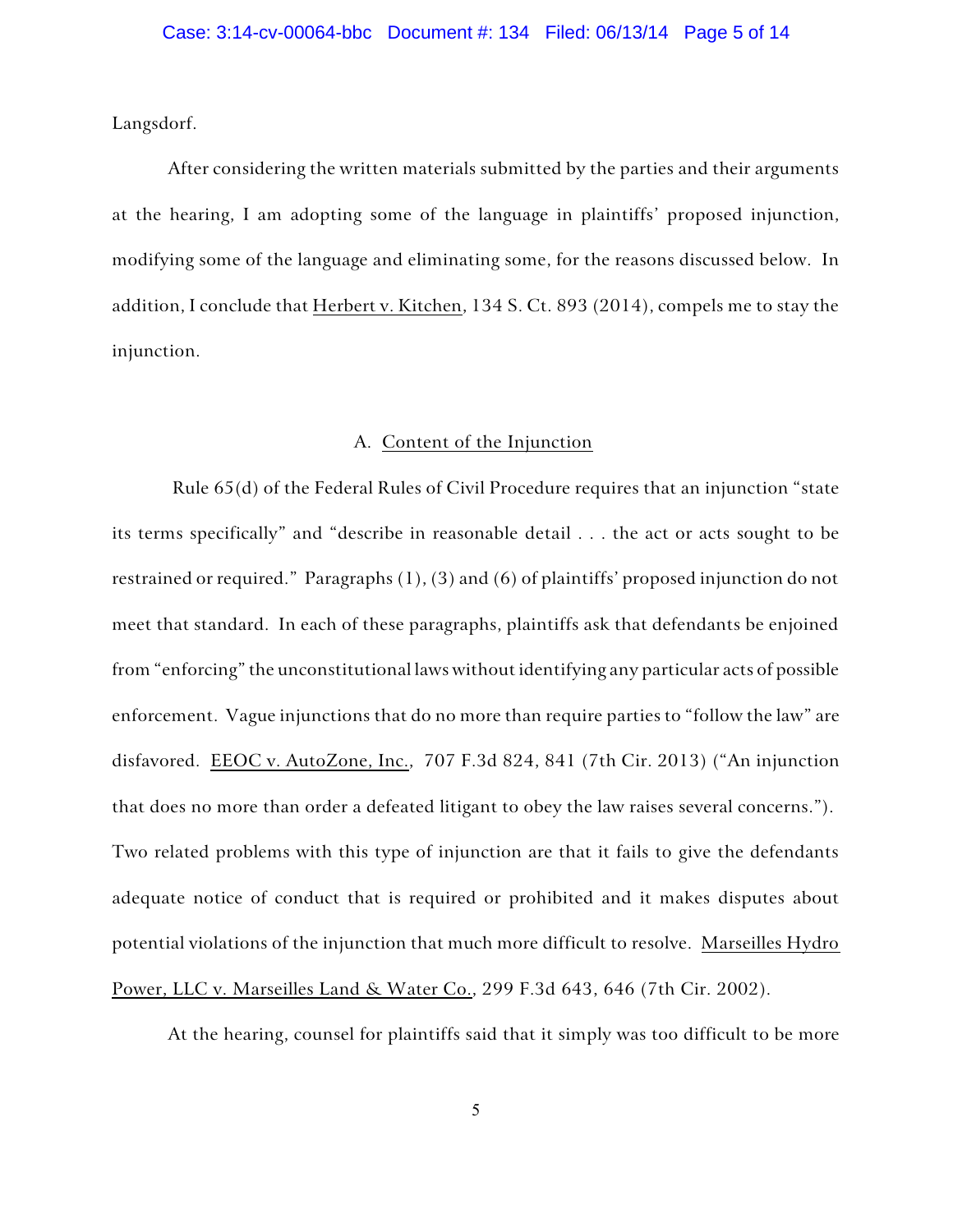#### Case: 3:14-cv-00064-bbc Document #: 134 Filed: 06/13/14 Page 6 of 14

specific in these provisions, but if plaintiffs are unable to articulate what they want defendants to do, then it would be equally problematic for defendants to determine for themselves what is required and prohibited. Thus, it is in the interest of all parties to make the requirements in the injunction as clear and precise as possible. As defendants point out, the Court of Appeals for Seventh Circuit has not hesitated to reject injunctions that do not comply with the content requirements of Fed. R. Civ. P. 65. Wisconsin Right To Life, Inc. v. Barland, No. 12-2915, — F.3d — , 2014 WL 1929619, \*23 (7th Cir. May 14, 2014) (ordering district court to amend injunction to comply with specificity requirement in Rule 65 even though none of the parties raised that issue on appeal); Patriot Homes, Inc. v. Forest River Housing, Inc., 512 F.3d 412, 415 (7th Cir. 2008) (vacating injunction that "require[d] a lot of guesswork on [defendant's] part in order to determine if it is engaging in activities that violate the injunction, since the order itself is a little more than a recitation of the law"); PMC, Inc. v. Sherwin-Williams Co., 151 F.3d 610, 619 (7th Cir. 1998) (vacating injunction that "fail[ed] to comply with the requirements of Fed. R. Civ. P. 65 that an injunction be precise and self-contained, so that a person subject to it who reads it and nothing else has a sufficiently clear and exact knowledge of the duties it imposes on him that if he violates it he can be adjudged guilty of criminal contempt").

I see no problem with the specificity of plaintiffs' proposed paragraph (2), in which plaintiffs ask that the county clerks be enjoined from discriminating against same-sex couples in the context of issuing marriage licenses. However, I have reworded the paragraph slightly in an attempt to make it clearer. In particular, I have changed plaintiffs' proposed language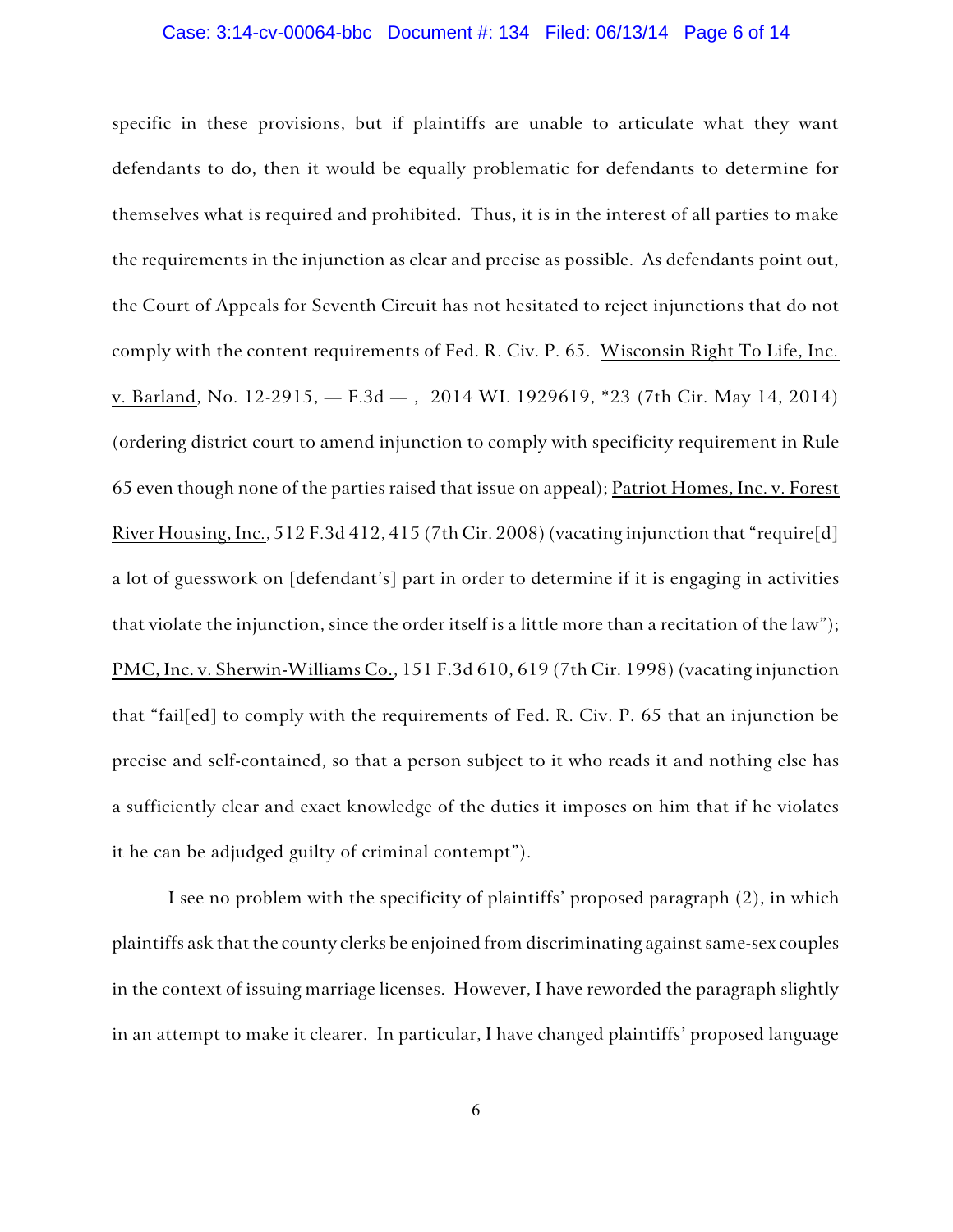# Case: 3:14-cv-00064-bbc Document #: 134 Filed: 06/13/14 Page 7 of 14

that the clerks are "enjoined to issue marriage licenses to couples who, but for their sex, satisfy all the requirements to marry under Wisconsin law" to say that the clerks are "enjoined from denying a marriage license to a couple because both applicants for the license are the same sex."

In the original versions of paragraphs (4) and (5) of the proposed injunction, plaintiffs asked for an order requiring the registrar to accept marriage and divorce documents from same-sex couples and to modify the existing forms to be inclusive of those couples. Because defendants have raised no specific, substantive objections to these paragraphs and I see no problems with them, I will include these paragraphs in the injunction.

However, I am not including the additions to these paragraphs related to birth certificates that plaintiffs included with their reply brief. The new language is not responsive to any objections that defendants raised and plaintiffs do not explain why they did not include the language in any of their previous proposals. Even if I overlooked the untimeliness of the request, an injunction related to birth certificates seems to go beyond the scope of the issues in this case. Plaintiffs have not developed an argument that an amendment to procedures related to obtaining a birth certificate is implicit in the conclusion that a ban of same-sex marriage is unconstitutional. Any disputes that arise about birth certificates will have to be resolved in another forum.

Defendants objected to including any injunction related to defendants Walker and Van Hollen on the ground that "[n]either [Walker nor Van Hollen] is a public official with statutory authority to either validate or invalidate a marriage. Furthermore, neither is vested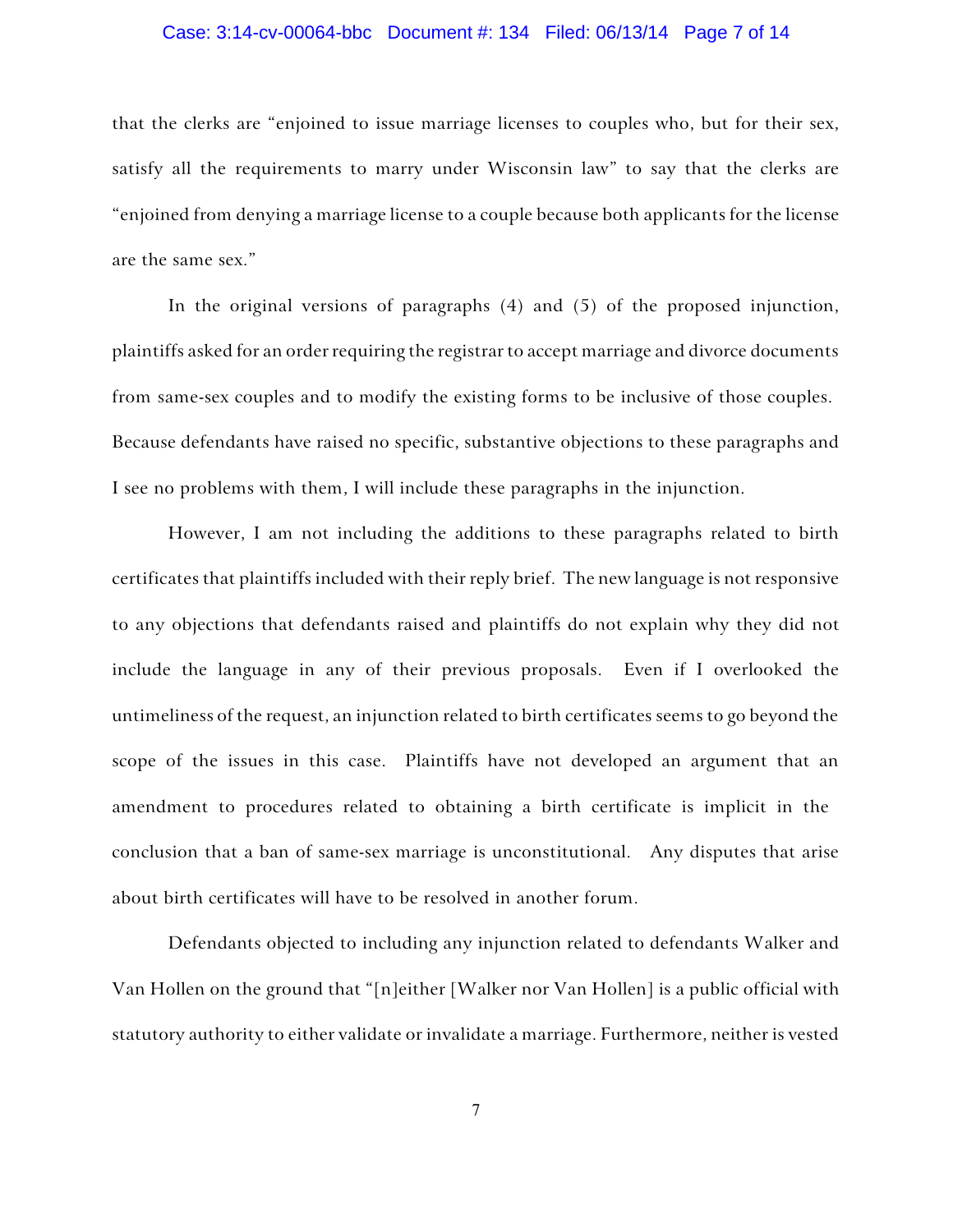# Case: 3:14-cv-00064-bbc Document #: 134 Filed: 06/13/14 Page 8 of 14

with statutory authority to take any action in regard to a marriage license under Chapter 765." Dfts.' Br., dkt. #128, at 5. In response to this argument, plaintiffs proposed the additional paragraph related to Van Hollen in which they seek to enjoin him from prosecuting county clerks for issuing marriage licenses to same-sex couples. They cite media reports in which Van Hollen is quoted as stating that county clerks who have issued such licenses may be violating state law. Patrick Marley and Dana Ferguson, "Van Hollen: Clerks issuing licenses to gay couples could be charged," Milwaukee Journal Sentinel (June 12, 2014). Although the reports quote Van Hollen as stating that it would be "up to district attorneys" to decide whether to prosecute the clerks, plaintiffs cite Wis. Stat. § 165.25(1m) for the proposition that Van Hollen has the authority to prosecute the clerks as well.

Regardless whether the attorney general has authority to initiate prosecutions, this seems to be another issue that goes beyond the scope of the June 6 order. In particular, that order does not address the question whether county clerks were entitled under state law to issue marriage licenses to same-sex couples in the absence of an injunction. Accordingly, I decline to issue an injunction against defendant Van Hollen because plaintiffs have not identified any specific actions that he may be required to take to enforce the June 6 order.

In what was originally paragraph (7) in the proposed injunction, plaintiffs ask for an order requiring defendant Walker and his agents "to use the full extent of their authority under art. V, § 4 of the Wisconsin Constitution" to enforce the court's ruling. Again, plaintiffs do not identify in their proposed injunction any specific actions they want Walker or any of his agents to take. In their brief, plaintiffs say that they want Walker to give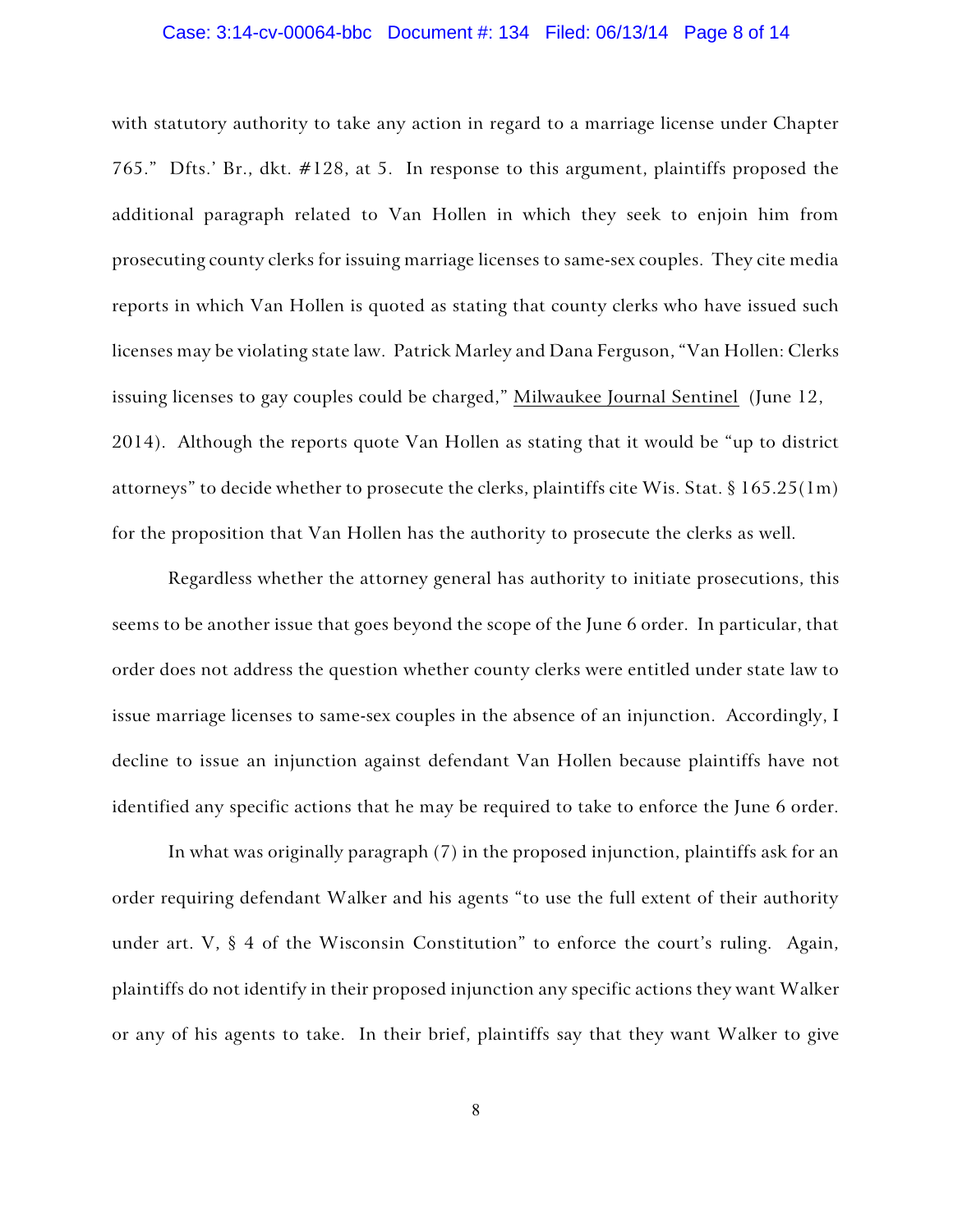#### Case: 3:14-cv-00064-bbc Document #: 134 Filed: 06/13/14 Page 9 of 14

"direction to officers in the executive branch to provide recognition (and its attendant state law benefits, obligation, protections, and rights) to married same-sex couples." Plts' Reply Br., dkt. #132, at 8. This is a little closer to mark, but it is still unclear what plaintiffs mean by the phrase "provide recognition." Because the key issue in this case is that plaintiffs are entitled to be treated the same as any opposite-sex couple, I will issue the following injunction with respect to defendant Walker:

Defendant Scott Walker, in his official capacity, is permanently enjoined to direct all department heads, independent agency heads, or other executive officers appointed by the Governor under Wis. Stat. ch. 15 and their officers, agents, servants, employees and attorneys, and all those acting in concert with them, to treat same-sex couples the same as different sex couples in the context of processing a marriage license or determining the rights, protections, obligations or benefits of marriage.

Defendants also raise two, more general objections to plaintiffs' proposed injunction. First, defendants object to plaintiffs' request to enjoin not only defendants themselves, but also defendants' "officers, agents, servants, employees and attorneys, and all those acting in concert with them." I am overruling this objection because Rule 65 itself says that "the parties' officers, agents, servants, employees, and attorneys" and "other persons who are in active concert or participation with" the parties' are bound by the injunction. Fed. R. Civ. P.  $65(d)(2)$ . "The purpose of the rule is to ensure that defendants may not nullify a decree by carrying out prohibited acts through aiders and abettors, although they were not parties to the original proceeding." Blockowicz v. Williams, 630 F.3d 563, 566-70 (7th Cir. 2010) (internal quotations omitted).

Although I am sympathetic to defendants' concern about the lack of specificity, I also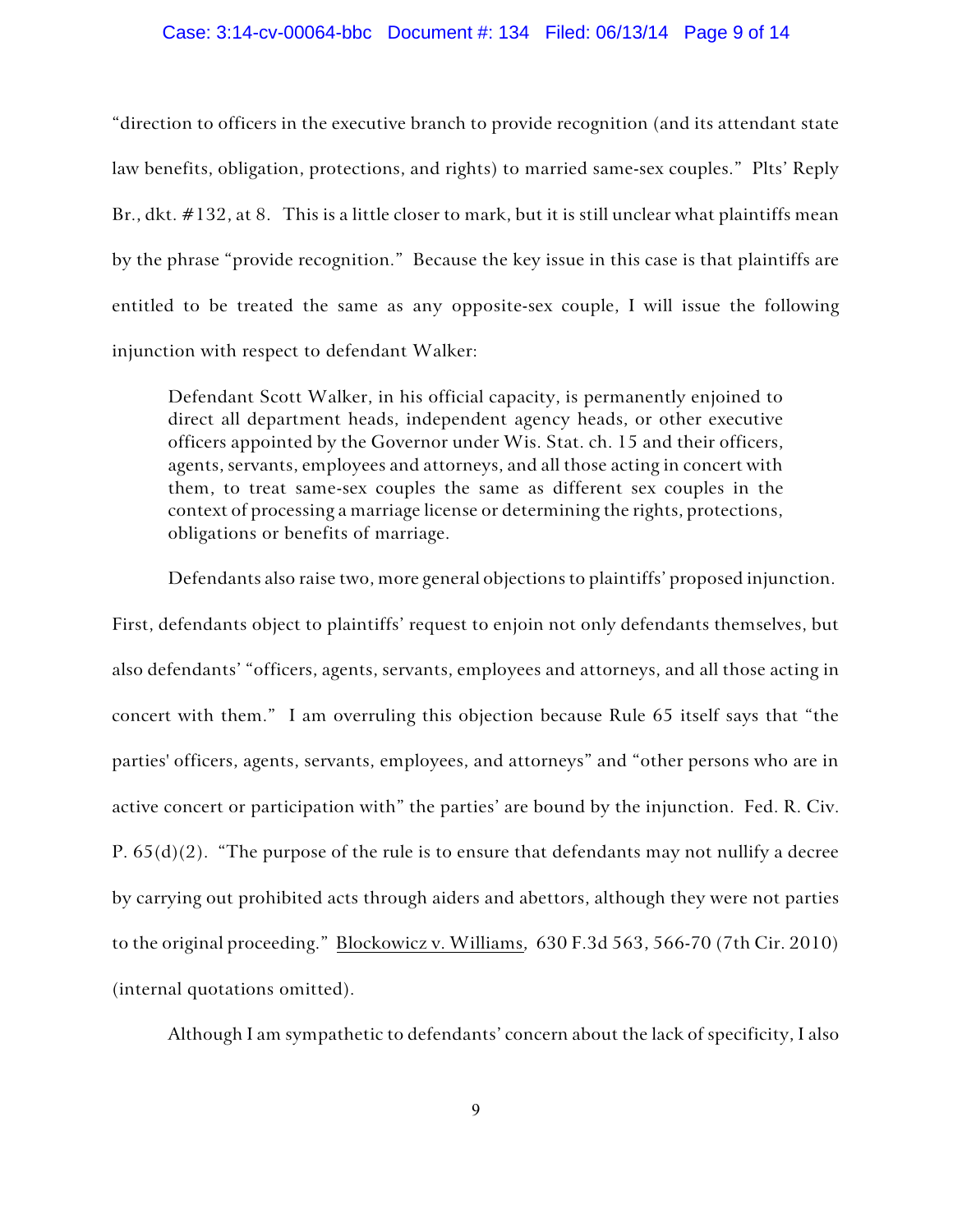# Case: 3:14-cv-00064-bbc Document #: 134 Filed: 06/13/14 Page 10 of 14

understand that it would be impossible to list every individual who might act as an agent for one or more of the defendants. In lieu of limiting an injunction to just the defendants, the court of appeals has stated that this type of concern about scope can be addressed after the fact if a dispute arises. H-D Michigan, LLC v. Hellenic Duty Free Shops S.A., 694 F.3d 827, 842 (7th Cir. 2012) ("Should any non-party believe that it has been enjoined improperly, it is free to seek a modification or clarification from the district court.").

Finally, defendants say that plaintiffs' proposed injunction "effectively requires a rewrite of Wisconsin Statutes." Dfts.' Br., dkt. #128, at 11. I am overruling this objection as well. The proposed injunction does not require the "re-writing" of any statutes. Rather, it requires only equal treatment of same-sex couples and opposite-sex couples. If I accepted defendants' argument, it would be impossible for individuals subjected to constitutional violations to obtain relief when the violation was caused by multiple laws.

# B. Motion to Stay

This leaves the question whether the injunction should be stayed pending appeal under Fed. R. Civ. P.  $62(c)$ . Generally, the answer to that question is determined by weighing four factors: (1) whether the defendant has made a strong showing that it is likely to succeed on appeal; (2) whether the defendant will be irreparably injured absent a stay; (3) whether issuance of the stay will substantially injure the other parties interested in the proceeding; and (4) where the public interest lies. Hilton v. Braunskill, 481 U.S. 770, 776 (1987).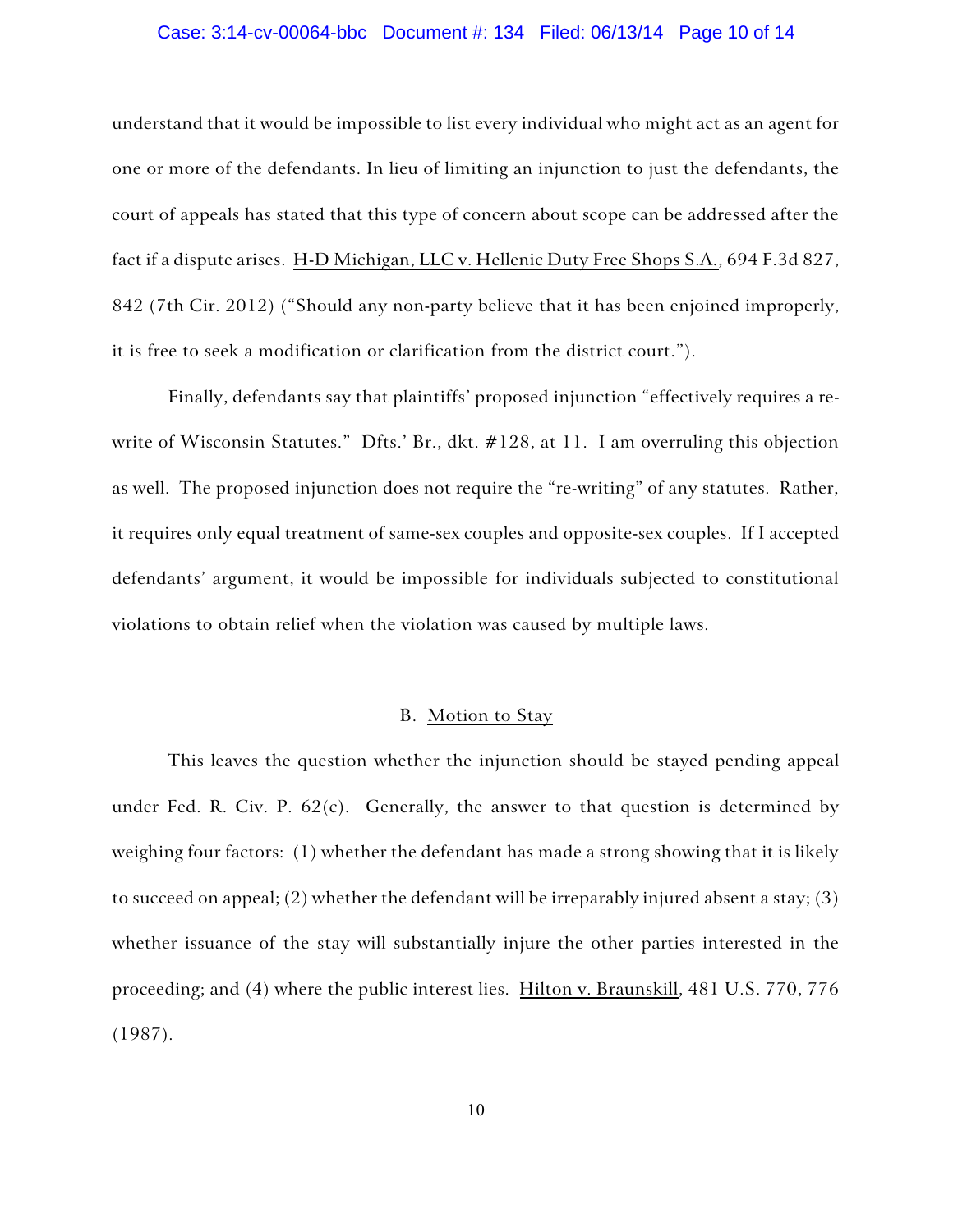# Case: 3:14-cv-00064-bbc Document #: 134 Filed: 06/13/14 Page 11 of 14

If I were considering these factors as a matter of a first impression, I would be inclined to agree with plaintiffs that defendants have not shown that they are entitled to a stay. However, I cannot ignore the Supreme Court's order in Herbert v. Kitchen, 134 S. Ct. 893 (2014), in which the Court stayed a district court's order enjoining state officials in Utah from enforcing its ban on same-sex marriage. It is impossible to know the Court's reasoning for issuing the stay because the Court did not accompany the order with an opinion, but, since Herbert, every statewide order enjoining the enforcement of a ban on same-sex marriage has been stayed, either by the district court or the court of appeals, at least when the state requested a stay. In following Herbert, other courts have stated that, despite the lack of any reasoning in Herbert, they did not see any grounds for distinguishing the Supreme Court's order. E.g., DeBoer v. Snyder, No. 14-1341 (6th Cir. Mar. 25, 2014).

Plaintiffs offer two grounds for distinguishing Herbert: (1) since Herbert*,* each of the more than a dozen district courts considering bans on same-sex marriage has concluded that the ban is unconstitutional; and (2) same-sex marriages recognized under state law in other states since Herbert have not caused any harm to the state. However, even if I accept both of these arguments, it does not change the fact that the Supreme Court's order in Herbert is still in place. Until the Supreme Court provides additional guidance on this issue, the unanimity of federal districts is not a dispositive factor.

It is true that the Supreme Court declined to issue a stay in a more recent case in which a district court in Oregon enjoined enforcement of that state's ban on same-sex marriage. National Organization for Marriage v. Geiger, 13A1173, 2014 WL 2514491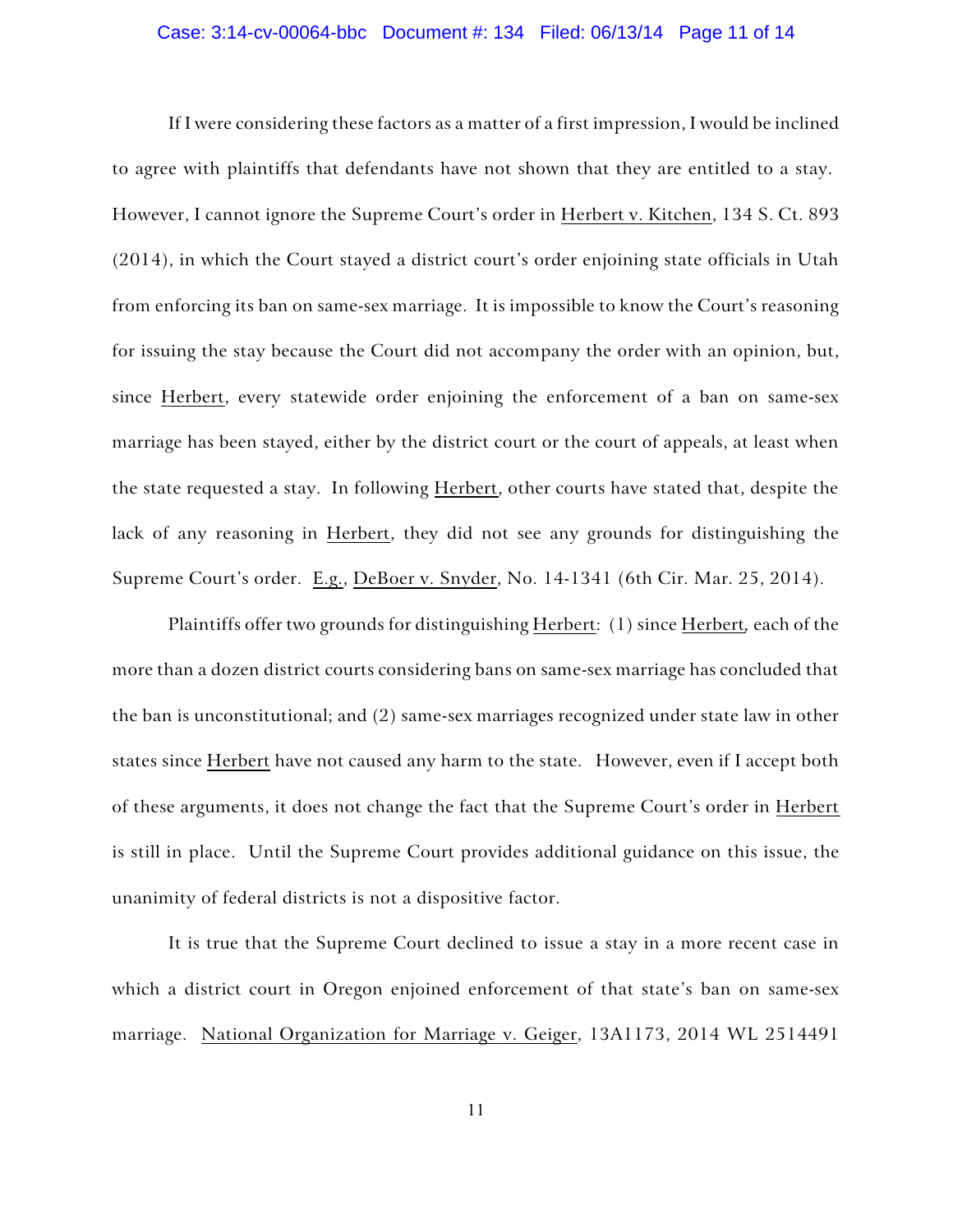#### Case: 3:14-cv-00064-bbc Document #: 134 Filed: 06/13/14 Page 12 of 14

(U.S. June 4, 2014). However, that order is not instructive because the district court's injunction was not opposed by the state; rather, a nonparty had requested the stay. Thus, I do not interpret Geiger as undermining the Court's order in Herbert.

After seeing the expressions of joy on the faces of so many newly wedded couples featured in media reports, I find it difficult to impose a stay on the event that is responsible for eliciting that emotion, even if the stay is only temporary. Same-sex couples have waited many years to receive equal treatment under the law, so it is understandable that they do not want to wait any longer. However, a federal district court is required to follow the guidance provided by the Supreme Court. Because I see no way to distinguish this case from Herbert, I conclude that I must stay any injunctive relief pending appeal.

The remaining question is whether the stay should include all relief, including the declaration, rather than just the injunction. Although I remain dubious that it is necessary to "stay" declaratory relief, I understand that there has been much confusion among county clerks regarding the legal effect of the declaration. To avoid further confusion among the clerks, I will issue a stay of all relief.

# ORDER

Pursuant to Fed. R. Civ. P. 65(d), and for the reasons set forth in this court's June 6, 2014 Opinion and Order, dkt. #118, IT IS ORDERED that

1. Defendants Wendy Christensen, Joseph Czarnezki and Scott McDonell, in their official capacities, and their officers, agents, servants, employees and attorneys, and all those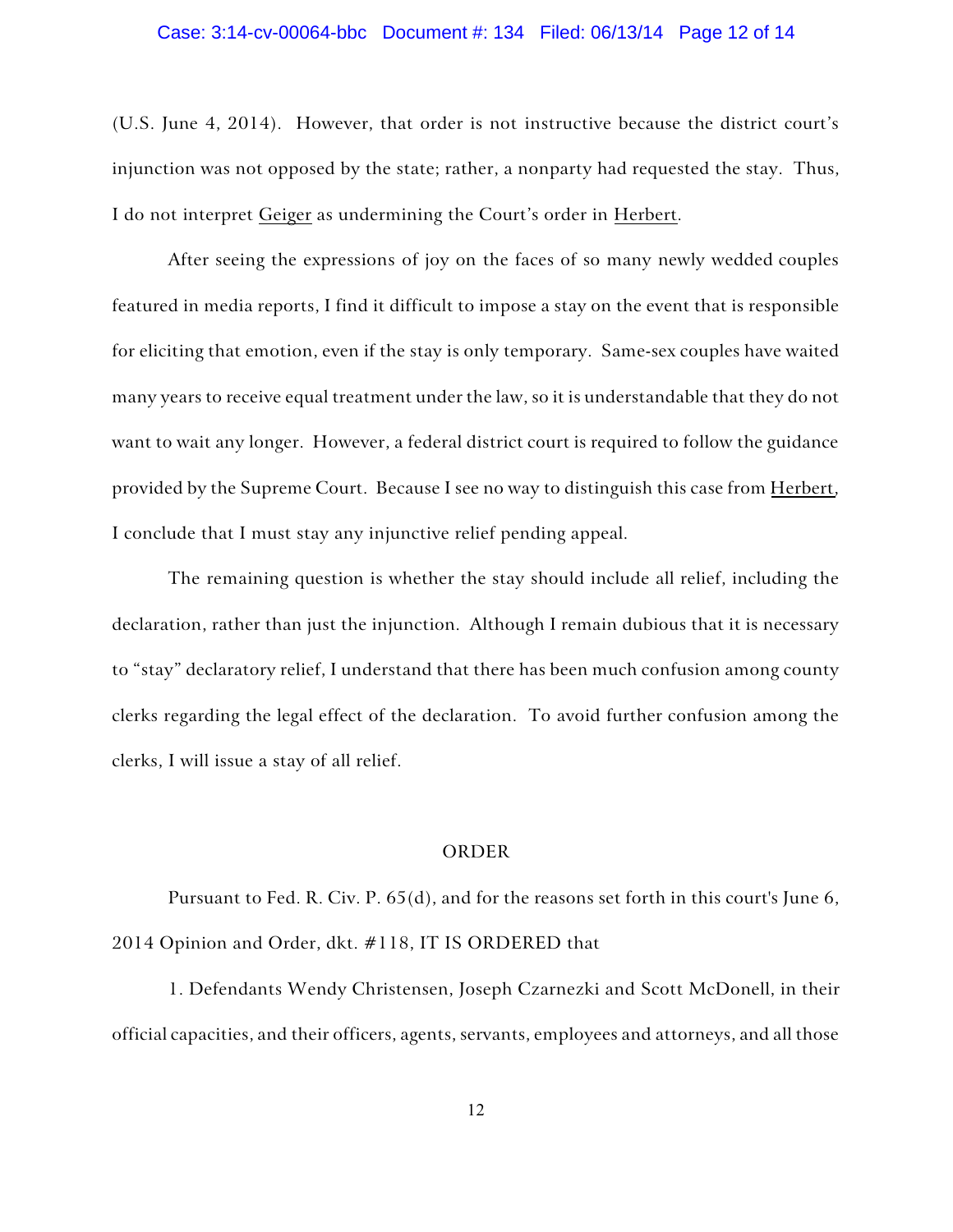# Case: 3:14-cv-00064-bbc Document #: 134 Filed: 06/13/14 Page 13 of 14

acting in concert with them are permanently enjoined from denying a marriage license to a couple because both applicants for the license are the same sex.

2. Defendant Oskar Anderson, in his official capacity, and his officers, agents, servants, employees and attorneys, and all those acting in concert with them, are permanently enjoined to accept for registration, assign a date of acceptance and index and preserve original marriage documents and original divorce reports for couples of the same sex on the same terms as for couples of different sexes under Wis. Stat. § 69.03(5).

3. Defendant Oskar Anderson, in his official capacity, and his officers, agents, servants, employees and attorneys, and all those acting in concert with them, are permanently enjoined to prescribe, furnish and distribute, under Wis. Stat. § 69.03(8), forms required for marriages under Wis. Stat. ch. 69 and Wis. Stat. § 765.20 that permit couples of the same sex to marry on the same terms as couples of different sexes.

4. Defendant Scott Walker, in his official capacity, is permanently enjoined to direct all department heads, independent agency heads, or other executive officers appointed by the Governor under Wis. Stat. ch. 15 and their officers, agents, servants, employees and attorneys, and all those acting in concert with them, to treat same-sex couples the same as different sex couples in the context of processing a marriage license or determining the rights, protections, obligations or benefits of marriage.

FURTHER IT IS ORDERED that defendants' motion to stay all relief in this case, dkt. #114, is GRANTED. The injunction and the declaration shall take effect after the conclusion of any appeals or after the expiration of the deadline for filing an appeal,